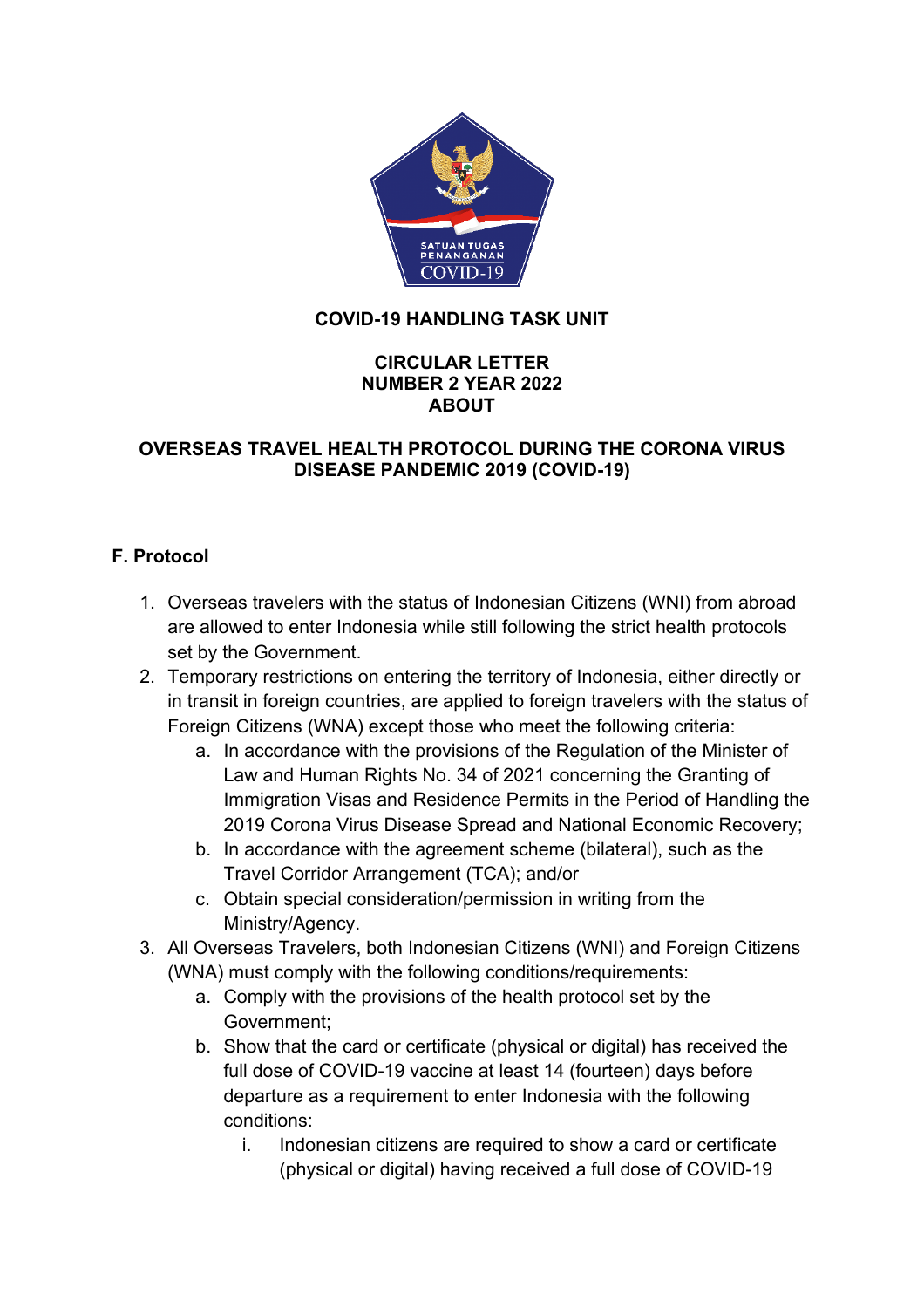vaccine as a requirement to enter Indonesia, and in the event that Indonesian citizens have not received the vaccine abroad, they will be vaccinated at a quarantine place upon arrival in Indonesia after the second RT-PCR examination is carried out. with negative results;

- ii. Foreigners are required to show a card or certificate (physical or digital) having received a full dose of COVID-19 vaccine as a requirement to enter Indonesia;
- iii. In the event that the foreigner has not received the vaccine abroad, he will be vaccinated at the quarantine place upon arrival in Indonesia after the second RT-PCR examination with a negative result is carried out, with the following conditions:
	- 1) Foreigners aged 12 17 years;
	- 2) Holders of diplomatic residence permits and official residence permits; and/or
	- 3) Holders of a limited stay permit card (KITAS) and a permanent residence permit card (KITAP).
- iv. Foreigners who are already in Indonesia and will travel, both domestically and internationally, are required to vaccinate through a program or mutual cooperation scheme in accordance with statutory regulations;
- v. The obligation to show a COVID-19 vaccination card or certificate (physical or digital) as a requirement to enter Indonesia is excluded for:
	- 1) Foreigners who hold diplomatic visas and service visas related to official/state visits of foreign officials at ministerial level and above and foreigners who enter Indonesia under the Travel Corridor Arrangement scheme, in accordance with the principle of reciprocity while still implementing strict health protocols;
	- 2) Foreigners who have not vaccinated and intend to travel domestically and continue with the aim of taking international flights out of the territory of the Republic of Indonesia, are allowed not to show their COVID-19 vaccination card/certificate as long as they do not leave the airport area during transit waiting for international flights to be followed. , with requirements:
		- a) Has been permitted by the local Port Health Office to carry out domestic trips with the aim of being able to continue their flights out of Indonesia; and
		- b) Shows the schedule of flight tickets outside Indonesia for direct transit from the city of departure to the international airport in the territory of the Republic of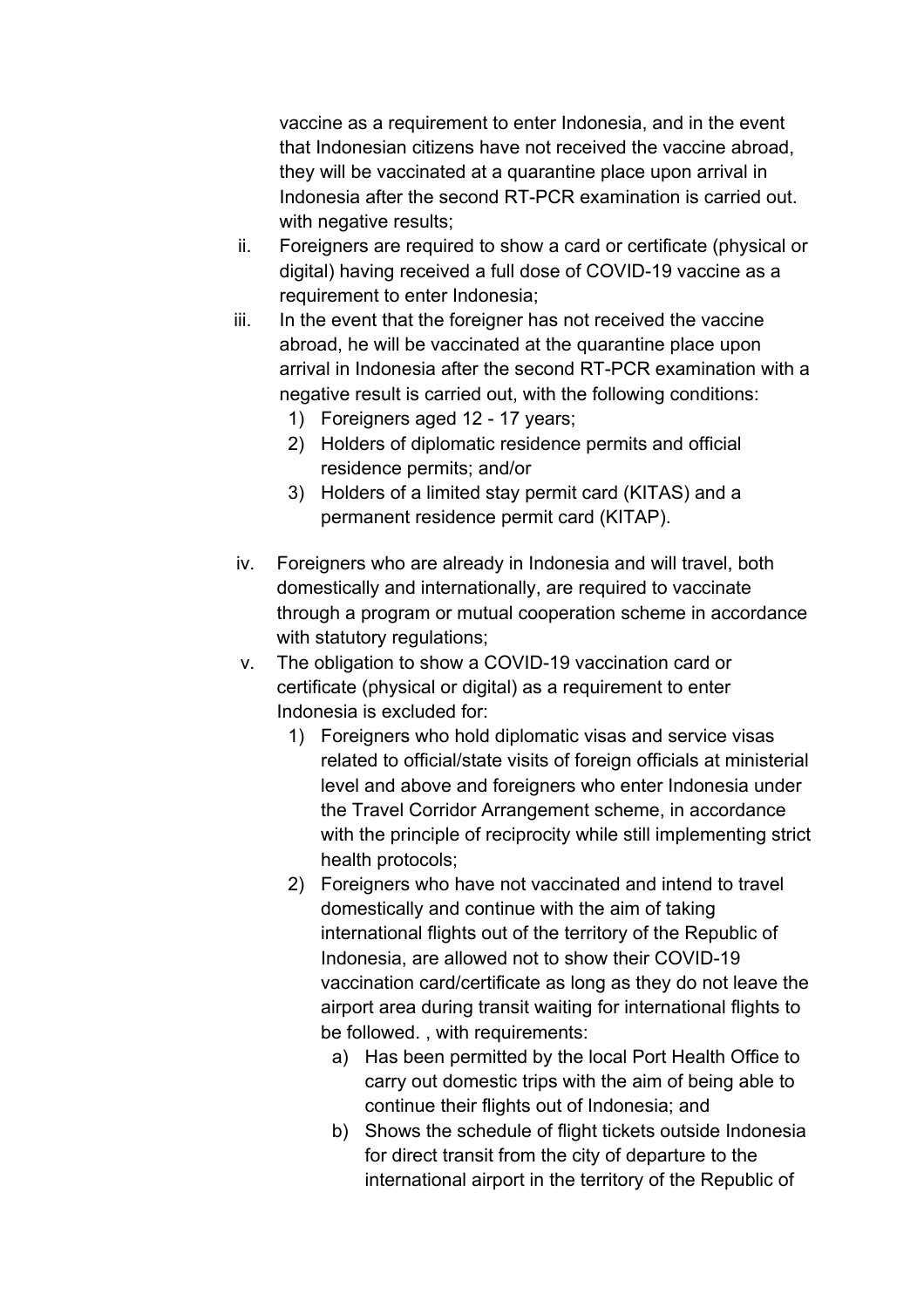Indonesia with the final destination to the destination country.

- 3) Overseas travelers are under 18 years of age; and
- 4) Overseas travelers with special health conditions or comorbid diseases that prevent travelers from receiving vaccines, with the condition that they must attach a doctor's certificate from the Government Hospital of the country of departure stating that the person concerned has not and/or is unable to take part in the COVID-19 vaccination.
- iv. The card or certificate (physical or digital) has received the full dose of COVID-19 vaccine written in English, in addition to the language of the country of origin.
- c. Show negative results through the RT-PCR test in the country/region of origin whose samples are taken within a maximum period of 3 x 24 hours before the departure time and are attached at the time of the health check or the Indonesian International e-HAC;
- d. In the event that foreign travelers carry out centralized quarantine with self-financing, they are required to show proof of payment confirmation for booking quarantine accommodation from the accommodation provider while staying in Indonesia;
- e. Upon arrival, RT-PCR retests are carried out for foreign travelers and are required to undergo a centralized quarantine for 7 x 24 hours;
- f. The quarantine obligations as referred to in letter e are carried out with the following provisions:
	- i. For Indonesian citizens, namely Indonesian Migrant Workers (PMI); Students who have completed their studies abroad; Government employees returning from overseas official trips; or Indonesian Representatives in international competitions or festivals undergo centralized quarantine at the expense of the government in accordance with the Decree of the Head of the COVID-19 Handling Task Force regarding Entry Points, Quarantine Places, and RT-PCR Obligations for Indonesian Citizens Perpetrators Overseas Travel;
	- ii. For Indonesian citizens outside the criteria as referred to in number i, they undergo quarantine in a centralized quarantine accommodation at their own expense; and
	- iii. For foreigners, foreign diplomats other than the head of the foreign representative and the family of the head of the foreign representative undergo quarantine in a centralized quarantine accommodation at their own expense.
- g. Quarantine accommodation as referred to in letter f.ii. and the letter f.iii. must obtain a recommendation from the COVID-19 Task Force that has met the terms and conditions of the Indonesian Hotel and Restaurant Association for cleanliness, health, safety, and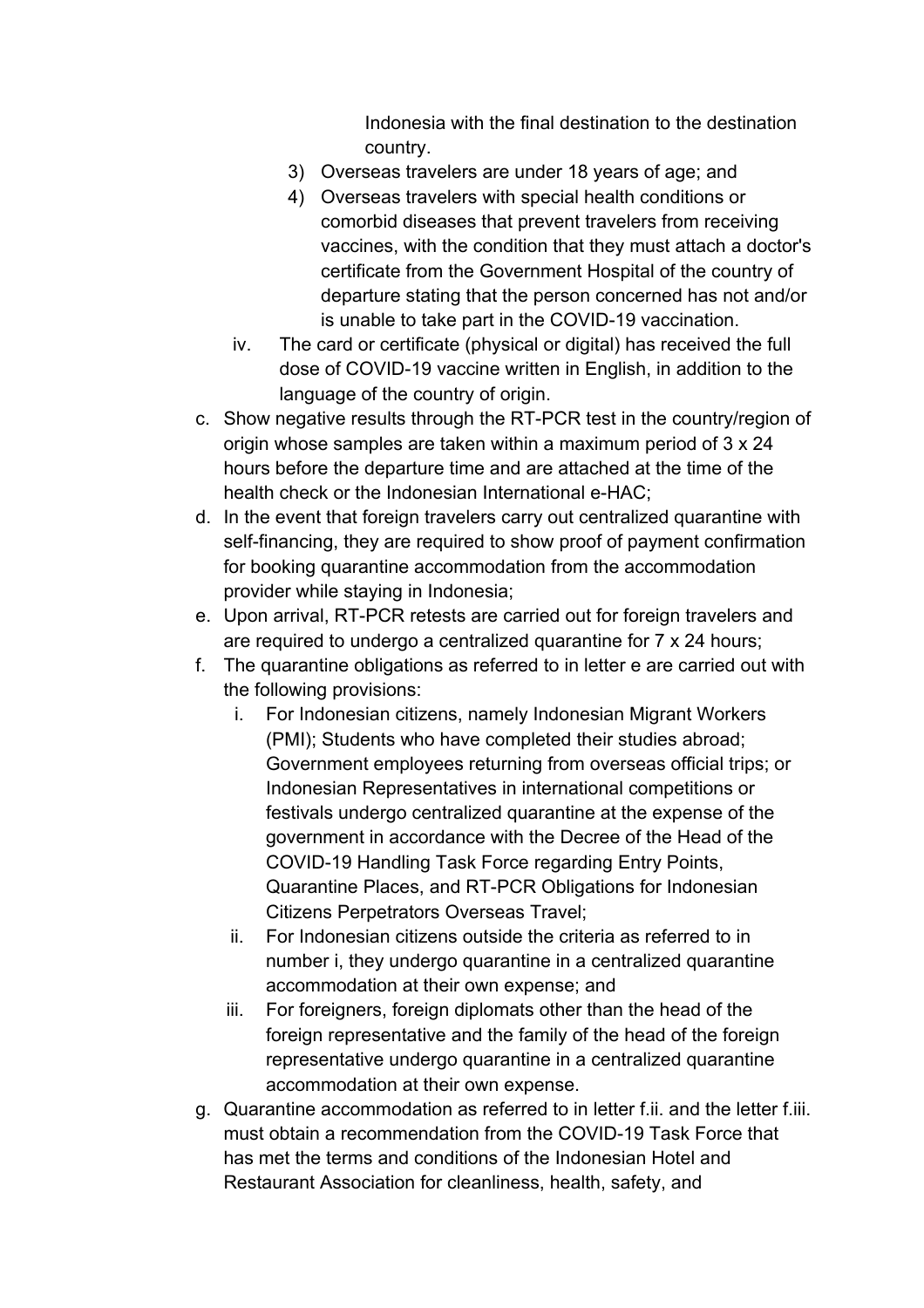environmental sustainability (CHSE) and The Ministry in charge of health affairs for the Jakarta and surrounding areas or the Provincial Office in charge of health affairs in the regions related to the certification of the COVID-19 health protocol;

- h. In the event that the results of the RT-PCR re-examination upon arrival as referred to in letter e show a positive result, then the Indonesian citizen will be treated at a hospital at a cost to be borne by the government and for the foreign national at the expense of being entirely independently borne;
- i. In the event that a foreign citizen (foreigner) is unable to pay for selfquarantine and/or treatment in a hospital, the sponsor, the ministry/institution/state-owned company that provides consideration for the entry permit for the foreigner can be asked for the said responsibility;
- j. For Indonesian citizens and foreigners, a second RT-PCR test is carried out on the 6th day of quarantine; for foreign travelers who carry out quarantine with a duration of 7 x 24 hours;
- k. In the event that the RT-PCR retest as referred to in letter j shows a negative result, Indonesian citizens and foreigners are allowed to continue their journey and are recommended to self-quarantine for 14 days and apply health protocols;
- l. In the event of a positive result as referred to in letter j, treatment in a hospital for Indonesian citizens will be carried out at a cost borne by the government and for foreigners at a cost entirely borne independently;
- m. The examination of the RT-PCR test as referred to in letter j can be requested for a written comparison by filling out the form provided by the Port Health Office (KKP) or the Ministry in charge of health affairs with the cost of the inspection being borne by the foreign traveler;
- n. The implementation of the RT-PCR comparison test as referred to in letter m is carried out simultaneously or simultaneously by KKP in 2 (two) laboratories for the purpose of SGTF comparison examination and comparative examination of RT-PCR results, namely at: Health Research and Development Agency (Balitbangkes), Rumah Cipto Mangunkusumo Central General Hospital (RSCM), Gatot Soebroto Army Central Hospital (RSPAD), Bhayangkara Raden Said Sukanto Hospital (Polri Hospital) or other government laboratories (Environmental Health Engineering Center, Regional Health Laboratory, or other government reference laboratories );
- o. KKP International Airports and Seaports facilitate Indonesian citizens or foreigners traveling abroad who need emergency medical services upon arrival in Indonesia in accordance with applicable regulations;
- p. Ministries/Institutions/Local Governments that carry out functions related to Indonesian citizens and/or foreign nationals follow up on this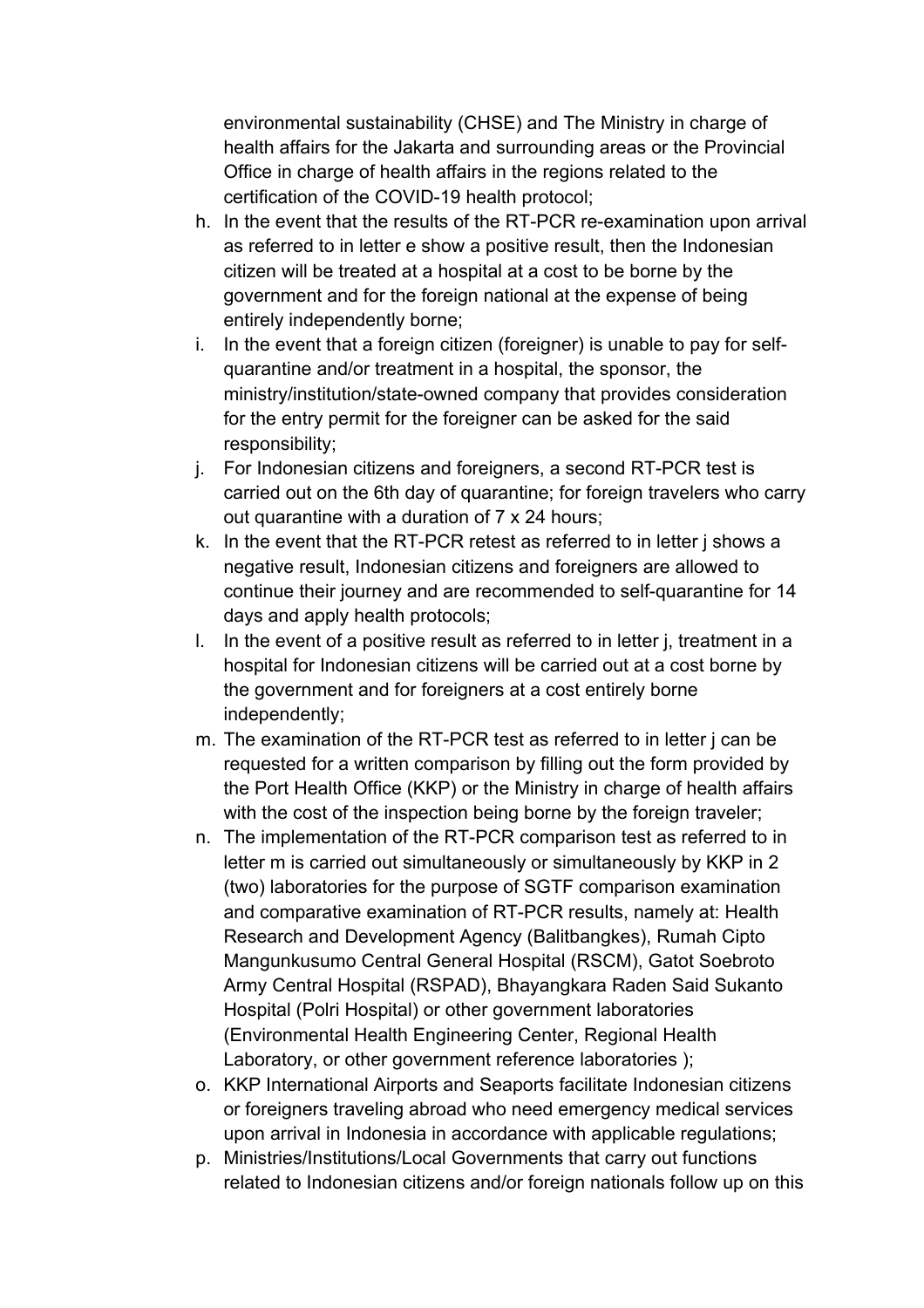Circular by issuing legal instruments that are in harmony and do not conflict with reference to this Circular Letter and the provisions of the prevailing laws and regulations; and

- q. The legal instrument as referred to in letter p is an inseparable part of this Circular Letter.
- 4. Foreigners with the status of head of foreign representatives serving in Indonesia and their families may be given dispensation for the implementation of a 7 x 24 hour centralized quarantine as referred to in number 3.e. in the form of individual self-quarantine.
- 5. Dispensation in the form of exemption from quarantine obligations may be granted to Indonesian citizens under urgent circumstances, such as: having a life-threatening health condition, a health condition that requires special attention, or grief due to the death of a nuclear family member.
- 6. Dispensation in the form of exemption from quarantine obligations on condition that the bubble system and strict health protocols apply, may be granted to foreigners with the following criteria:
	- a. Holders of diplomatic visas and service visas;
	- b. Foreign officials at the ministerial level and above and their entourage making official/state visits;
	- c. Travel agents entering Indonesia through the Travel Corridor Arrangement scheme;
	- d. delegates of G20 member countries; and
	- e. Travel agents who are honorable persons and distinguished persons.
- 7. Application for dispensation in the form of self-quarantine as referred to in number 4 and exemption from quarantine obligation as referred to in number 6 shall be submitted at least 7 (seven) days prior to arrival in Indonesia to the National COVID-19 Handling Task Force and may be granted selectively, individually, and with a limited quota based on an agreement from the coordination between the COVID-19 Task Force, the Coordinating Ministry for Maritime Affairs and Investment, and the Ministry of Health.
- 8. Application for dispensation in the form of exemption from quarantine obligations for Indonesian citizens with urgent circumstances as referred to in number 5 shall be submitted at least 3 (three) days prior to arrival in Indonesia to the National COVID-19 Handling Task Force and may be granted selectively, individually, and with a limited quota. based on the agreement between the Task Force for Handling COVID-19, the Coordinating Ministry for Maritime Affairs and Investment, and the Ministry of Health.
- 9. The implementation of self-quarantine as referred to in number 4 must meet the following provisions:
	- a. Have a separate bedroom and bathroom for each individual foreign traveler;
	- b. Minimizing contact during food distribution or eating activities;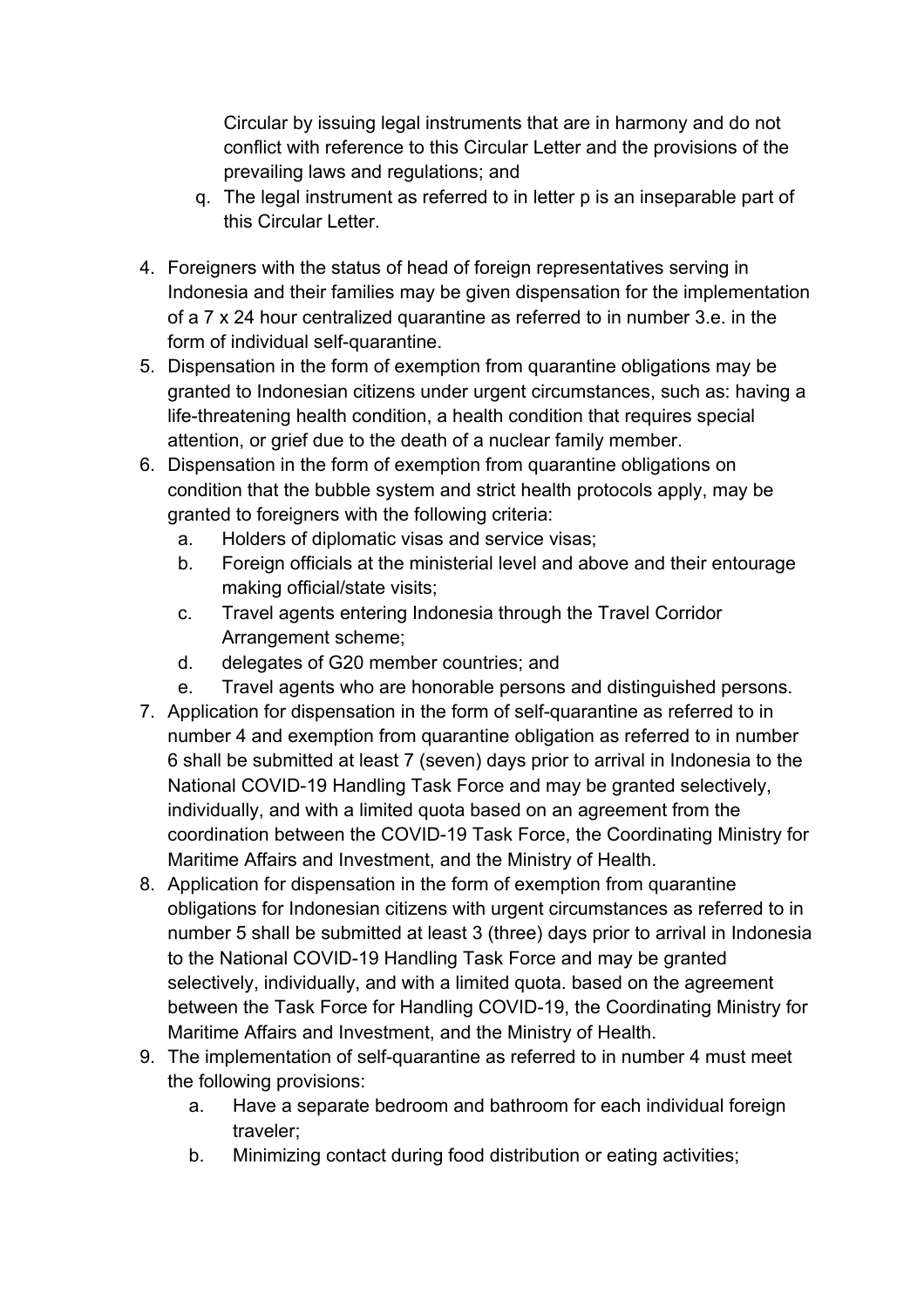- c. Not having physical contact with other travelers who are in quarantine or other individuals;
- d. There are quarantine supervisory officers who are obliged to report quarantine surveillance on a daily basis to KKP officers in their territory; and
- e. Perform a second RT-PCR test on the 6th day of quarantine and must report the results of the RT-PCR test to KKP officers in their area.
- 10.In the case of submitting a dispensation for the implementation of selfquarantine as referred to in number 4, the foreign traveler concerned must attach proof of compliance with the requirements for self-quarantine in the form of a separate bedroom and bathroom for each individual foreign traveler as well as documents covering the identity of the officer. quarantine supervisor validated by the Ministry of Health cq Port Health Office.
- 11.The strict health protocol as referred to in number 3 must meet the following terms and conditions:
	- a. The use of masks must be done properly covering the nose and mouth;
	- b. The types of masks used by travelers are 3-ply cloth masks or medical masks;
	- c. It is not permitted to speak one way or two ways by telephone or in person throughout the trip using public transportation modes of land, rail, sea, river, lake, ferry, and air; and
	- d. It is not allowed to eat and drink during the flight journey for a journey that is less than 2 hours, except for individuals who are obliged to take medicine for treatment which if not done can endanger the safety and health of the person.
- 12.Every foreign traveler is required to use the PeduliLindung application as a condition for traveling abroad to enter the territory of Indonesia.
- 13.Every operator of transportation modes at the entry point of overseas travel is required to use the PeduliLindung application.
- 14.Supervision of quarantine health of cargo ships and crews in accordance with more specific and technical arrangements stipulated by the Ministry of Health through monitoring by the Port Health Office of each entry point for foreign travel.
- 15.Foreigners and Indonesian citizens traveling abroad with the purpose of traveling can enter the territory of Indonesia with the following conditions:
	- a. Through the entrance (entry point) airports (airports) in Bali and the Riau Islands;
	- b. In addition to the provisions/requirements to show the card or certificate has received the COVID-19 vaccine and a negative result of the RT-PCR test as referred to in number 3.b. and 3.c., foreign travellers for tourist trips are required to attach: